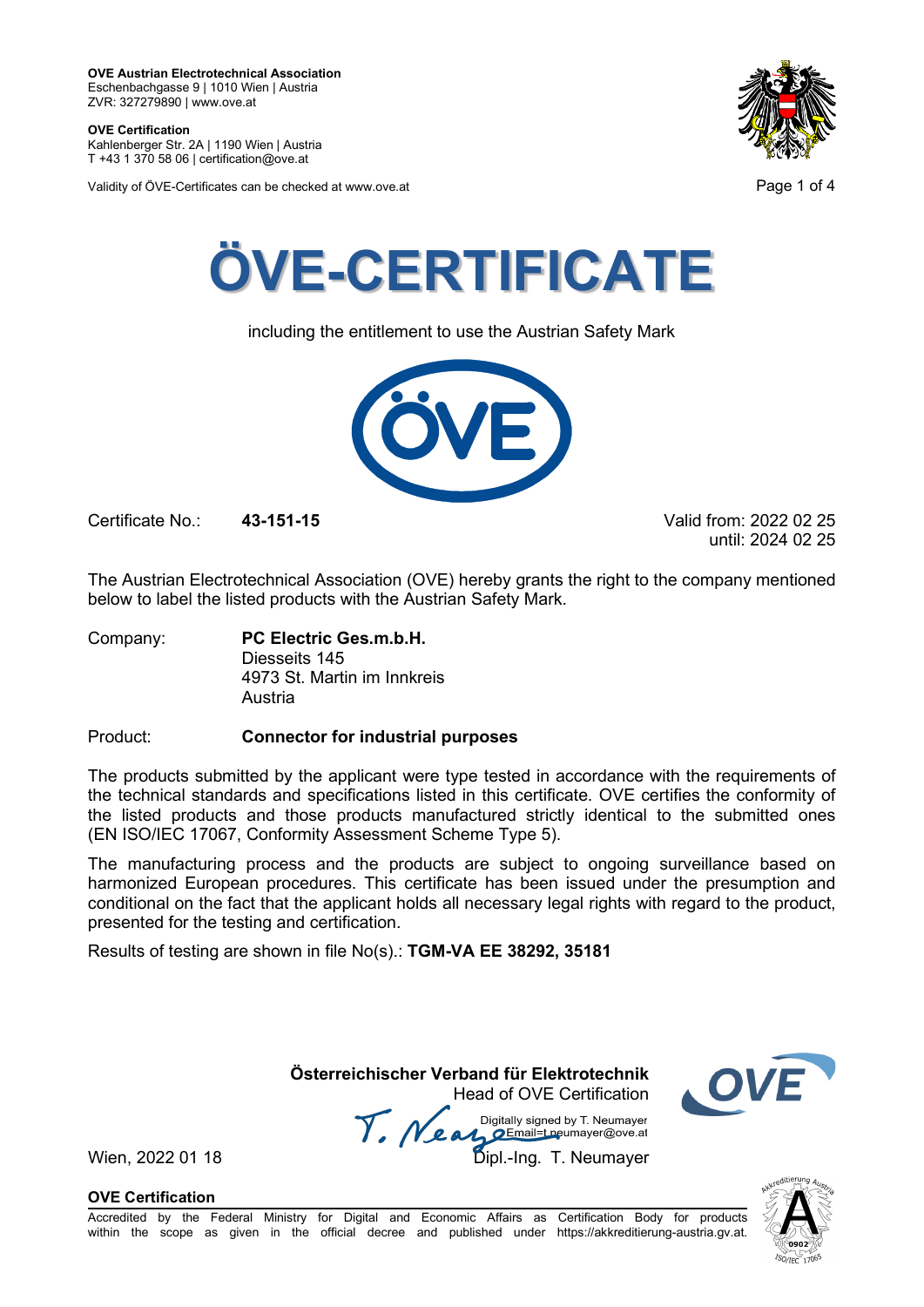

### **Manufacturer:**

PC Electric Ges.m.b.H. Diesseits 145 4973 St. Martin im Innkreis Austria

### **Factory location(s):**

PC Electric Ges.m.b.H. Diesseits 145 4973 St. Martin im Innkreis Austria

### **Tested and certified according to:**

ÖVE/ÖNORM EN 60309-1:2013-03-01 ÖVE/ÖNORM EN 60309-2:2013-03-01

This certificate is the basis for the EU Declaration of Conformity and the CE Marking by the manufacturer or his agent and shows the conformity of the certified product(s) with the listed standards as defined by the **EU Low-Voltage Directive 2014/35/EU**. For the presumption of conformity according to Art. 12 with the safety objectives according to Art. 3 of the Directive, transitional periods given in the Official Journal of the European Union have to be observed.

## **Product: Connector for industrial purposes**

| <b>Type designation:</b><br>Rating:                                                            | Trademark:                    |
|------------------------------------------------------------------------------------------------|-------------------------------|
| 2335<br>Insulating voltage: 690 V<br>$2P+PE$<br>IP 67 or IP 66/IP 67<br>see typelist           | PCE / ELCEE / SIROX / METECEE |
| 2345<br>Insulating voltage: 690 V or 1000 V<br>$3P+PE$<br>IP 67 or IP 66/IP 67<br>see typelist | PCE / ELCEE / SIROX / METECEE |
| 2355<br>Insulating voltage: 690 V<br>$3P+N+PE$<br>IP 67 or IP 66/IP 67<br>see typelist         | PCE / ELCEE / SIROX / METECEE |



Certificate No.: 43-151-15

Date: 2022 01 18 Page 2 of 4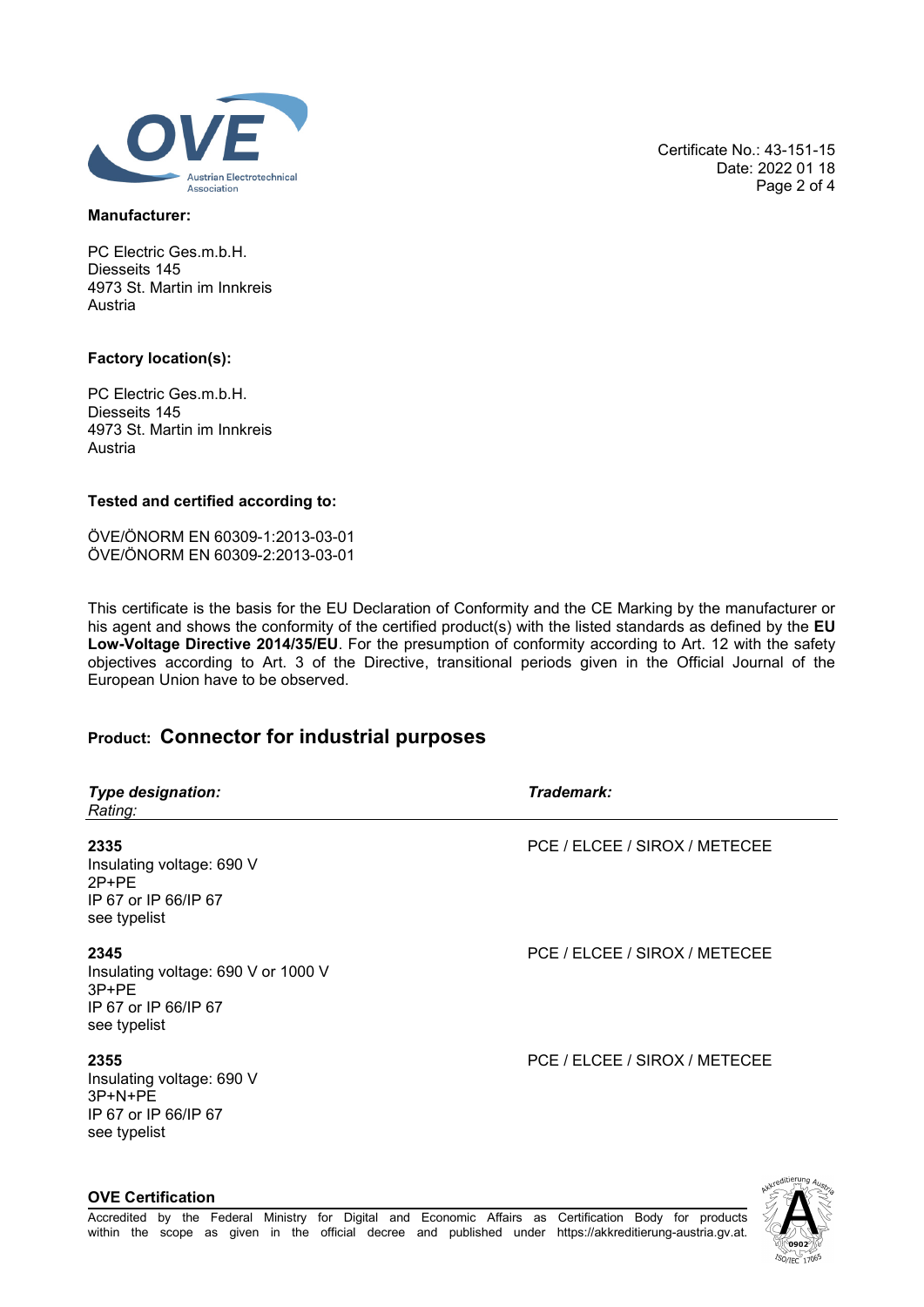

Insulating voltage: 690 V 2P+PE IP 67 or IP 66/IP 67 see typelist

Insulating voltage: 690 V or 1000 V 3P+PE IP 67 or IP 66/IP 67 see typelist

Insulating voltage: 690 V 3P+N+PE IP 67 or IP 66/IP 67 see typelist

Insulating voltage: 690 V 2P+PE IP 44 see typelist

Insulating voltage: 690 V or 1000 V 3P+PE IP 44 see typelist

Insulating voltage: 690 V 3P+N+PE IP 44 see typelist

Insulating voltage: 690 V 2P+PE IP 44 see typelist

Insulating voltage: 690 V or 1000 V 3P+PE IP 44 see typelist

Insulating voltage: 690 V 3P+N+PE IP 44 see typelist

**OVE Certification**

## Certificate No.: 43-151-15 Date: 2022 01 18 Page 3 of 4

**233** PCE / ELCEE / SIROX / METECEE

## **234** PCE / ELCEE / SIROX / METECEE

**235** PCE / ELCEE / SIROX / METECEE

**23351** PCE / ELCEE / SIROX / METECEE

**23451** PCE / ELCEE / SIROX / METECEE

**23551** PCE / ELCEE / SIROX / METECEE

**2331** PCE / ELCEE / SIROX / METECEE

**2341** PCE / ELCEE / SIROX / METECEE

**2351** PCE / ELCEE / SIROX / METECEE